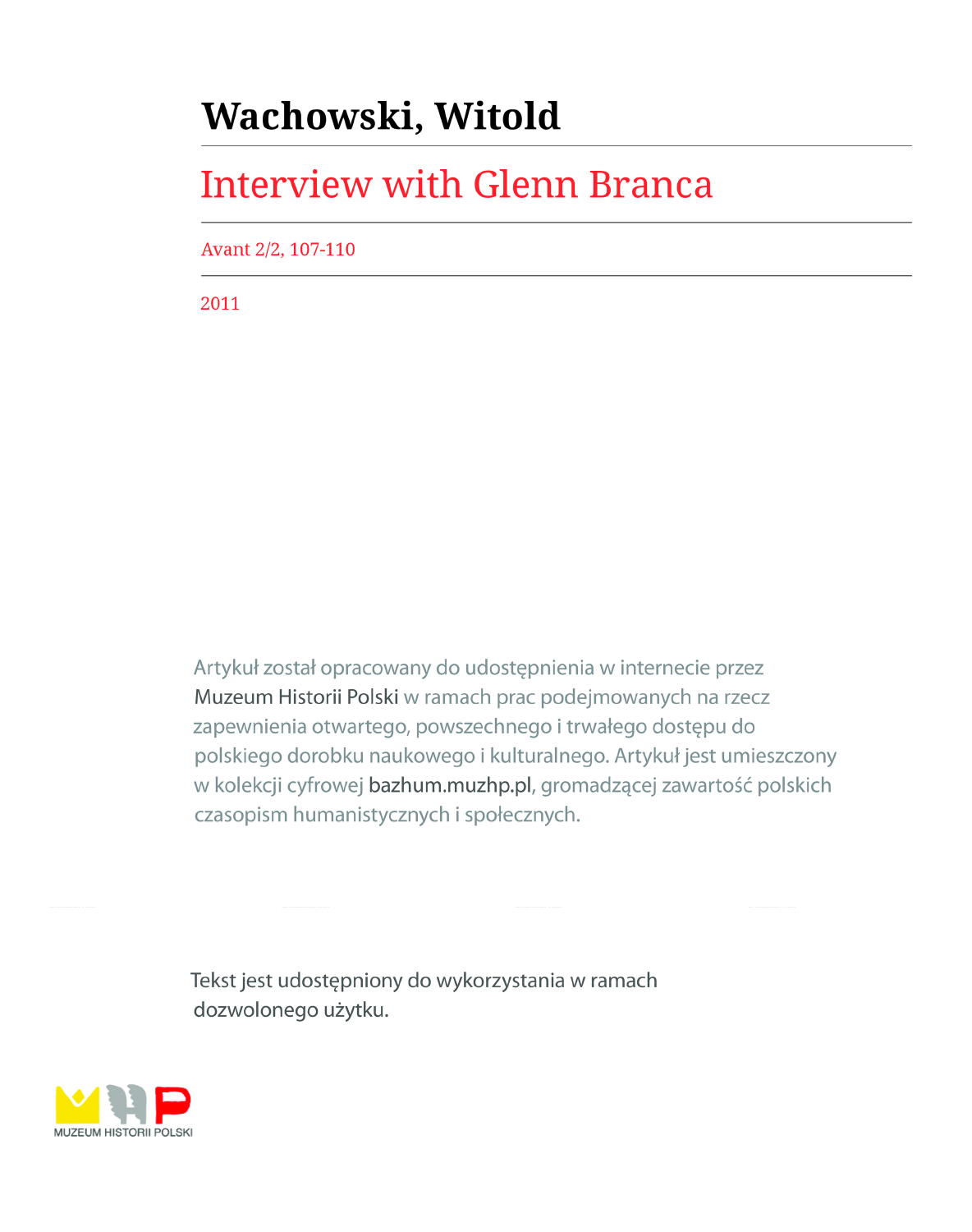*Avant. The Journal of the Philosophical-Interdisciplinary Vanguard* Volume II, Number 2/2011 www.avant.edu.pl ISSN: 2082-6710



# Interview with Glenn Branca

**questions collected and prepared by Witold Wachowski**

# *Avant:* **Would you allow someone to take a scan of your brain in the name of neurological research into creativity and musical perception?**

*Glenn Branca:* I don't think that something like creativity can be objectively analyzed. In the same sense that consciousness itself is still not understood by science.

**Assuming that at a certain point we would have access to a vast collection of data from such research – would you (and if so, to what degree), as an artist, be willing to make use of these information to elicit appropriate reaction from your audience? This would probably come close to neuromarketing, manipulating a customer.**

Maybe you should be talking to a businessman. I'm not interested in marketing or in manipulating anyone.

# **How much could the process or mechanism shaping musical sensitivity have changed from when people started to create make music until today? To what degree is it now a different process?**

It isn't a different process, it never has been. The only difference would be in a composer's access to the audience. And that would be more related to changes in the structure of society than in changes in the creative process. If you're thinking about changes in evolutionary factors affecting the working of the brain you're going to have to reach back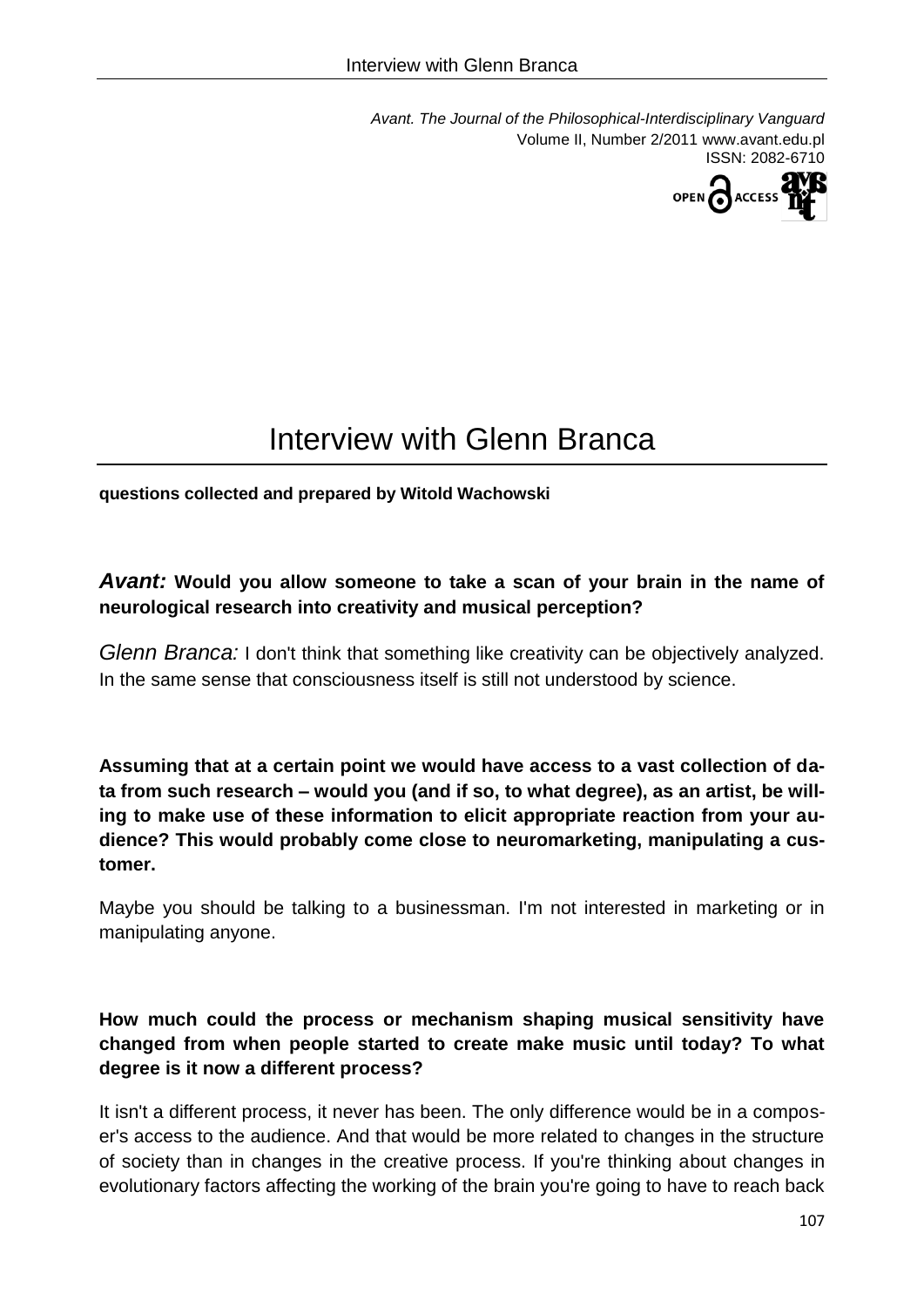more than a few hundred years. Even a few thousand would not be enough. I don't think humans have changed very much, only the world that they live in has. This would explain why this world is such a mess.

# **To put it simply: what may listening to early music have in common with listening to Glenn Branca?**

The fact that it's all music. Although changes in fashion and style make early music an anachronism that only appeals to a small audience. Most people feel more connected to music that speaks to their concerns in the world they live in.

# **When such a representative of early music as Marcel Peres performs at the Festival of Contemporary Music (Warsaw Autumn) – could this conjunction be perceived as unnatural?**

It doesn't seem to make sense. Why call it a festival of contemporary music if you're not presenting contemporary music.

# **What do force of habit and spontaneity mean to you – an innovative musician – when it comes to reception of music? Is it possible to talk about a line of escape from the former towards the latter only?**

No. People like what they hear most often. Some of us are immune to this kind of hypnotic suggestion. But the percentage of us who are immune will always be very small. Nothing's going to change that. With rare exception most innovative composers were not extremely popular in their lifetimes. Only later when their music had been often imitated by other composers over a long period of time were people then able to "discover" their work.

#### **When you work with a traditional orchestra, do you oversee the process of preparations and rehearsals in an entirely different way than a traditional musical director would?**

No. The orchestra is entirely capable of working in non-traditional ways without altering their traditional practice. That is if they are willing to do so of course.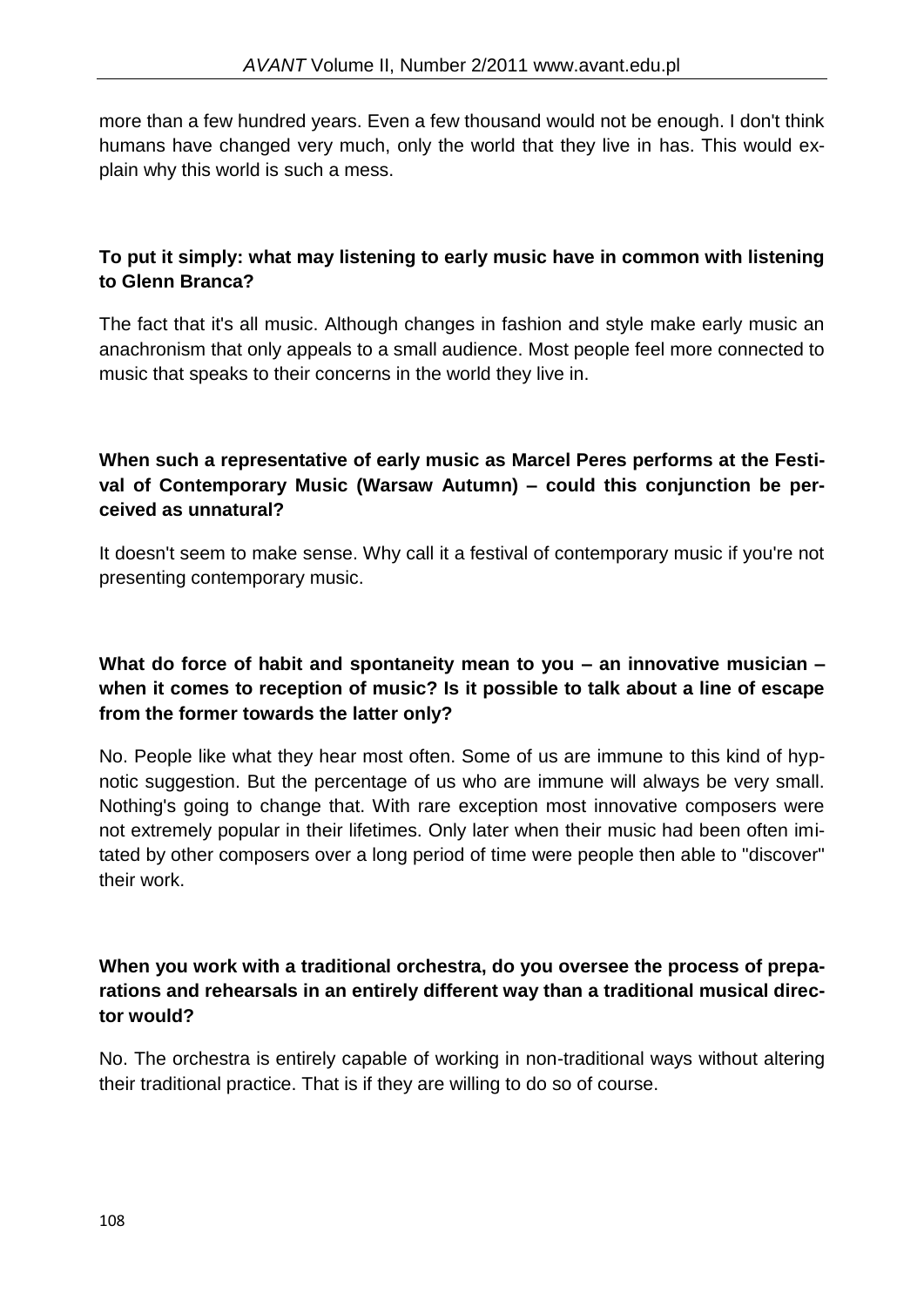#### **To what degree do you take the audience into your considerations?**

To a great degree, if you consider the fact that I am the audience and my ears are the only criteria I have for judging the value of a piece. I have been a member of many audiences and when I'm writing a piece I'm out there listening to it and wondering if I would like it or not.

#### **What do you demand from them?**

I never demand anything. It's up to them. As I've implied earlier I don't think you can change people but you can expose them to something they may have never considered before and allow them to discover something new inside themselves. Something that's always already been there.

#### **Do you ever happen, for instance, to be angry with your audience?**

Rarely and only as part of the show. The performance is a metaphor and not the thing itself. I wish more people could understandthat. My job, like an actor, is to create an effect onstage. The audience can't be a part of that unless the work is meant to include them in some way.

#### **What does the body in music (musician's body, listener's body) mean to you?**

Music is a physical experience. It engages the senses more than any other form of art. It means to me that music can speak to that part of us that cannot be articulated in words or images.

# **Rock music and related genres are said to use rhythmical structures that strongly correspond with our sexuality.**

No kidding.

# **Would you say today that it may limit the influence rock music has over a young listener, or perhaps, conversely – that it has enriched the sphere of influence?**

If it gets you off it's working. But due to the extremely subjective nature of music its effect can be very different on different people. I like to engage both the mind and the body. But there are many people who prefer just one or the other.